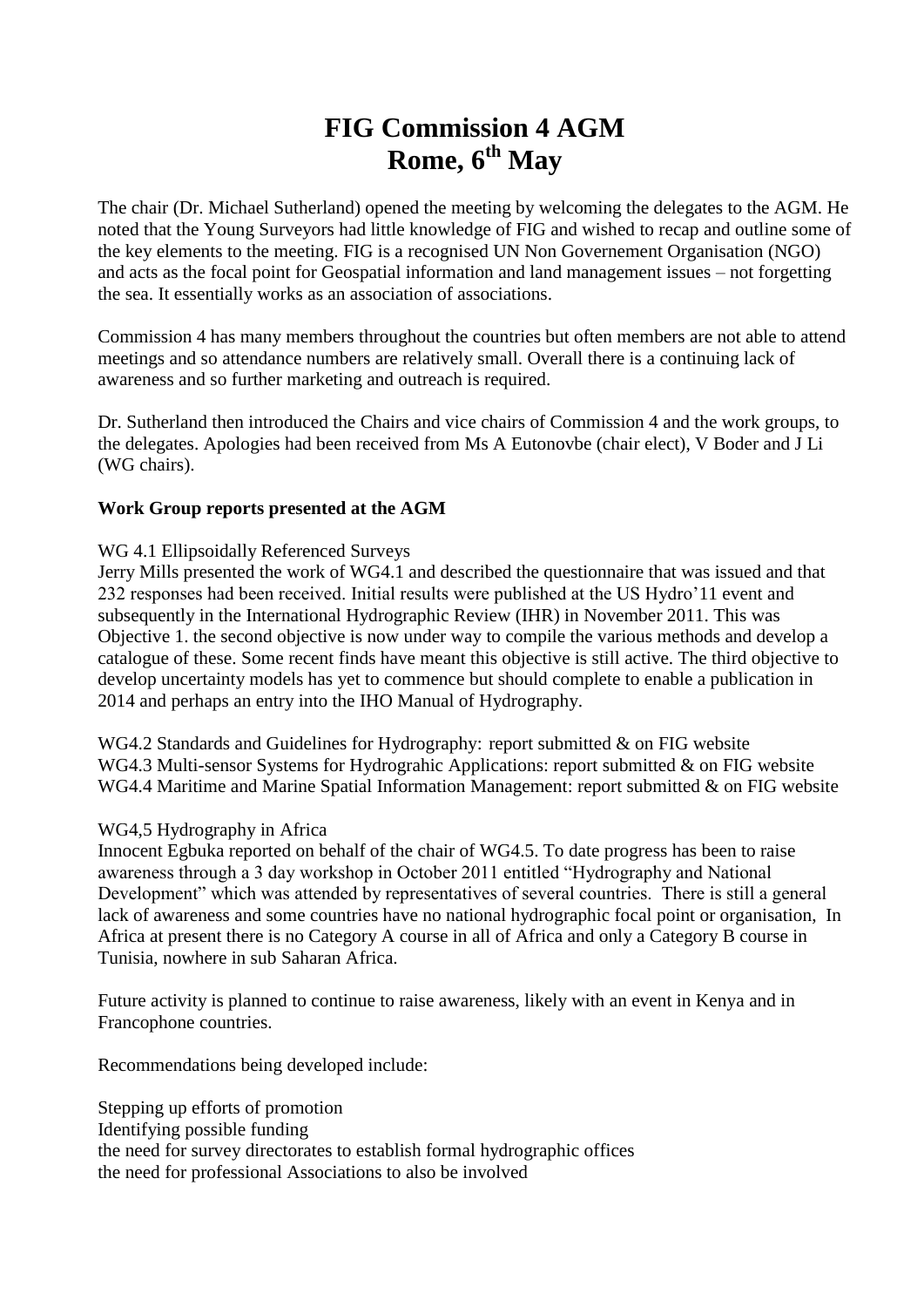improvement in the reference texts available to surveyors

WG 4.5 aims to develop these recommendations with a view to establish such capability that training can be routinely given.

**Future Events** with Commission 4 presence include:

Hydro "12 Rotterdam, November 2012 Ocean Business 2013 Canadian Hydrographic Conference, 15-17<sup>th</sup> May, Niagara Falls, Canada US Hydro "13

**Hydro International:** The magazine is available as a free subscription to Commission delegates. Contact details (email addresses) will be supplied so that emails may be sent inviting members to subscribe. There is also an interest in papers for the magazine and authors are encouraged to consider submitting their papers.

# **IHO Liaison**

Mr G Johnston reported on the continuing good relations between FIG and IHO.

In October 2011 he attended a joint meeting on Capacity Building attended by key representatives from IMO, IOC, WMO, IALA and IHO. Following an initiative from the IHB, the responsible officers for Capacity Building matters decided to hold annual meetings to consider matters such as the procedures established in each organization, their Work Programmes and Funding mechanisms, the experiences gained in the provision of CB, the experience with Funding Agencies and Organizations, the Status of joint co-operation projects and the areas of common interest. Meetings have been held up to date in 2007,2008 and 2009. The 2011 meeting was the first attended by FIG.

As no formal terms of reference for the group exist there is no formal output or report. The organisations have , in some cases, dedicated groups and funds on Capacity Building. Although a millennium goal of FIG there is no current group dedicated to focus on this issue. However in terms of FIG Commission 4 participation in Capacity Building there is a vital role in the development and publication of technical and policy articles and booklets to promote Hydrography.

A possible future development will be a meeting or workshop jointly organised by several of the above groups, in which FIG could play a key role.

The XVIIth International Hydrographic Conference

This is the major IHO event, occurring every 5 years to review the work to date, agree the work for the future and appoint by election new directors. (G Johnston represented Commission 4).

One of the prime joint collaborations is the joint FIG/IHO/ICA International Board for the Standards of Competence of Hydrographic Surveyors and Nautical Cartographers (IBSC) which was formally reported to the IHC. FIG intervened to support the work of the IBSC and thank IHO for providing secretarial support. At the end of the conference the election took place for the new IH Board directors. Nine candidates stood although one withdrew before the commencement of the event. The 3 directors elected are: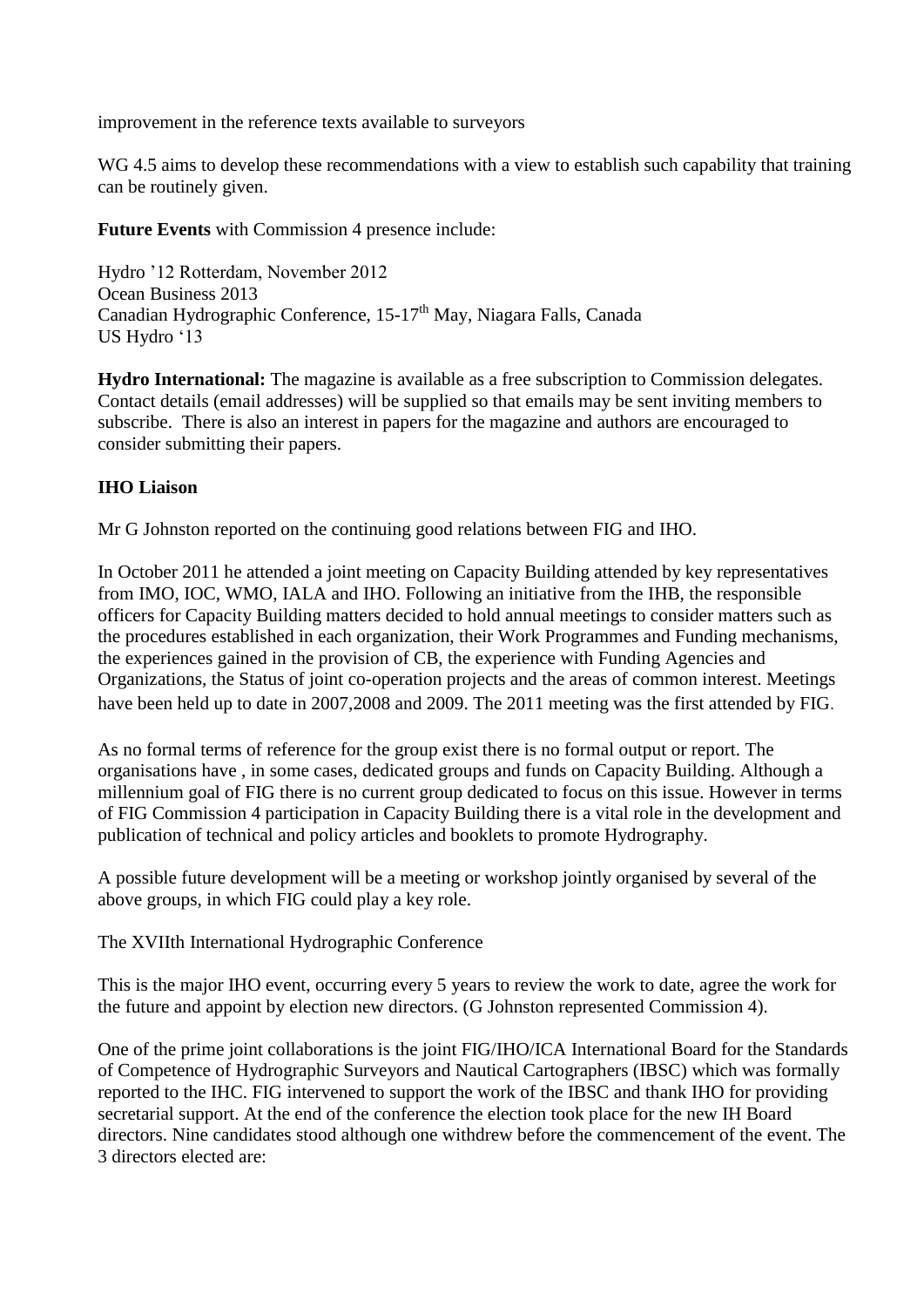Rob Ward (Aus) President Mustafa Iptes (Tur) Gilles Bessaro (Fr)

A report is attached to the end of the AGM meeting notes.

# **IBSC**

The joint FIG/IHO/ICA International Board for the Standards of Competence of Hydrographic Surveyors and Nautical Cartographers (IBSC) has had several changes of personnel over the last year. Sadly Dr. David Neale passed away in 2011. The current FIG representatives on the IBSC are:

Adam Greenland (NZ) Gordon Johnston (UK) Razali Mahmud (Malaysia) Keith Miller (Trinidad & Tobago)

The main efforts of IBSC over the past year or so have been as follows:

Reduction from 10 to 6years for the period of any Course recognition The inclusion of fee for any submissions of courses. This is managed by FIG with a bank account to hold the funds of IBSC. The Standards now also include the possibility of Professional Competency Schemes.

The next meeting of IBSC is May 2012 in Buenos Aires.

## **Task Forces**

Currently Comm 4 is active in two task forces. The Africa Task Force and the Surveyors and Climate Change Task Force.

## **Young Surveyors**

Previous events showed the potential for events incorporating Young Surveyors and the previous week"s meeting was considered very good. It was disappointing to note that few young surveyors were in attendance at the main Working Week but progress continues.

A Commission 4 initiative to develop and promote Hydrography via a CD has proved difficult to fulfil due to a lack of final funds to create the CD and get it promoted. The work continues.

## **AOB**

It was noted the initiative by the University of Plymouth to develop a distance learning course called the Hydrograhic Academy has already received hundreds of registrations of interest. It is aiming to be a Category B recognised course in 2013..

With no further business the AGM closed at 1830.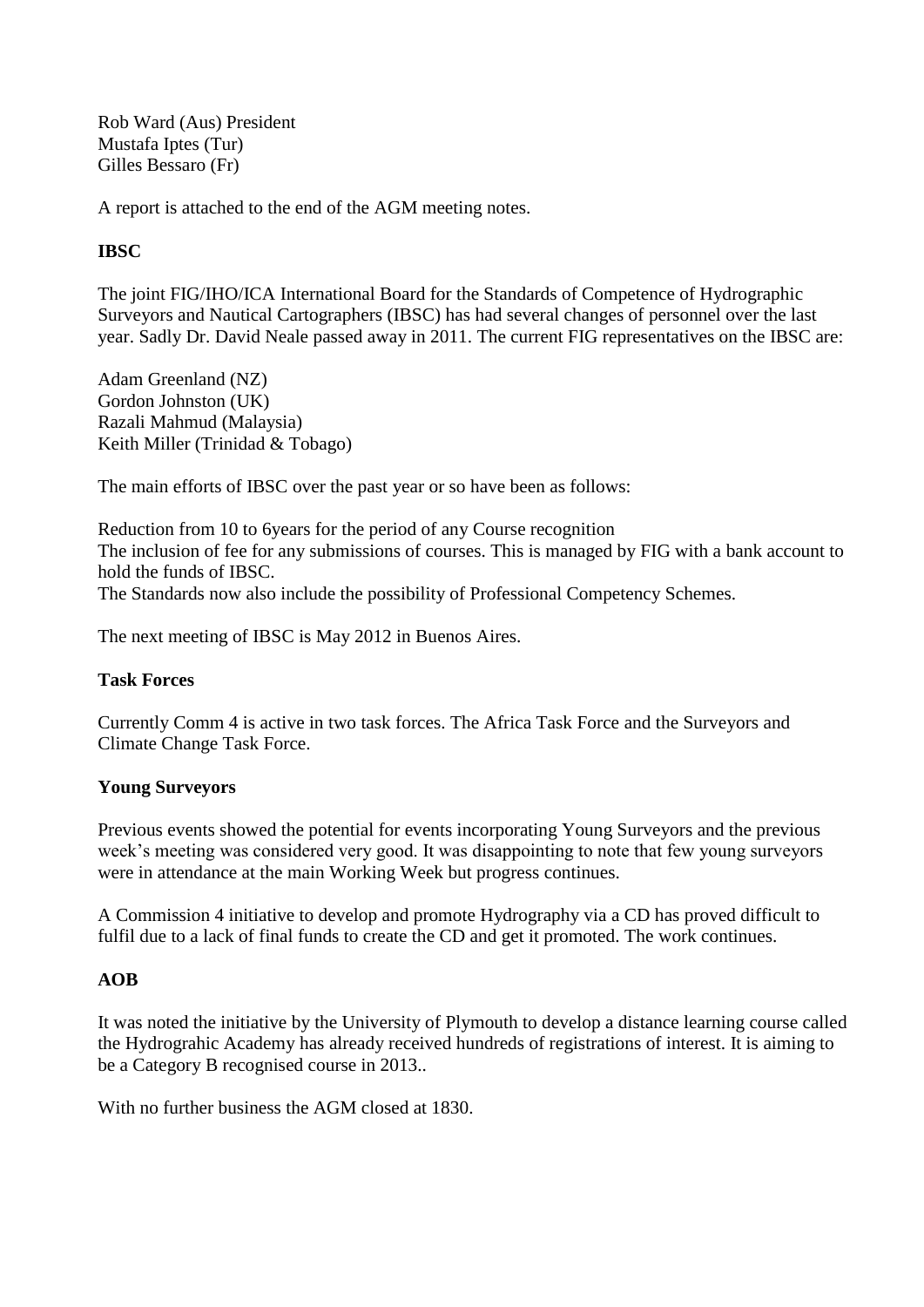G Johnston Rome, April 2012

#### **Report of the International Hydrographic Conference, Monaco, April 2012.**

The 80+ members of IHO met to discuss and agree key issues of Hydrography.

The five day conference allowed its Member States to raise important technical items and to agree the 2012-2017 work plan.

Hydrographic Standards Sub Committee

The main technical effort has been undertaken by the HSSC group. Much of the work has involved considerable input and technical support from commercial and external groups to the IHO. This point was stressed several times as the various work groups reported their work, output and future challenges.

It was agreed that the work of HSSC should continue. In association with this it was proposed that the IHB should increase its technical resources.

Inter-Regional Cooperation Committee

IRCC reported on its work that encompasses Capacity Building and the cohesion of the Regional Hydrographic Commissions. Each Hydrographic Commission submitted its work report.

#### Capacity Building Committee

A brief overview was presented with the main debate surrounding the possible reduction in the funding from the IHB to the Capacity Building programme. The debate was more about the guarantee of the monies, as those from Member States could be withdrawn, but any committed from IHB fund would be held.

The IRCC report included the International Board for the Standards of Competence (IBSC) (the author is a member) and the main activities developed including:

Reduction from 10 to 6years for the period of any Course recognition The inclusion of fee for any submissions of courses The Standards now include Professional Competency Schemes.

#### Member State Proposals

Various proposals had been submitted and were duly debated, commented and approved or withdrawn. These were almost all related to the mechanics of the IHO and IHB. One of these was to introduce into the candidature for Directors a requirement for each to make a short presentation to the conference.

**Work Plan:** This session was scheduled to last a whole morning but in the end was constrained to a shorter session. Essentially it covers the work of the IHB including developing a GIS web facility. Also the IHO through the IHB shall maintain strong links with other organisations (IMO, FIG,ICA,IALA etc). The technical efforts are to continue and the IRCC work is to continue. Also capacity Building is to be supported and the IBSC to develop its new Standards.